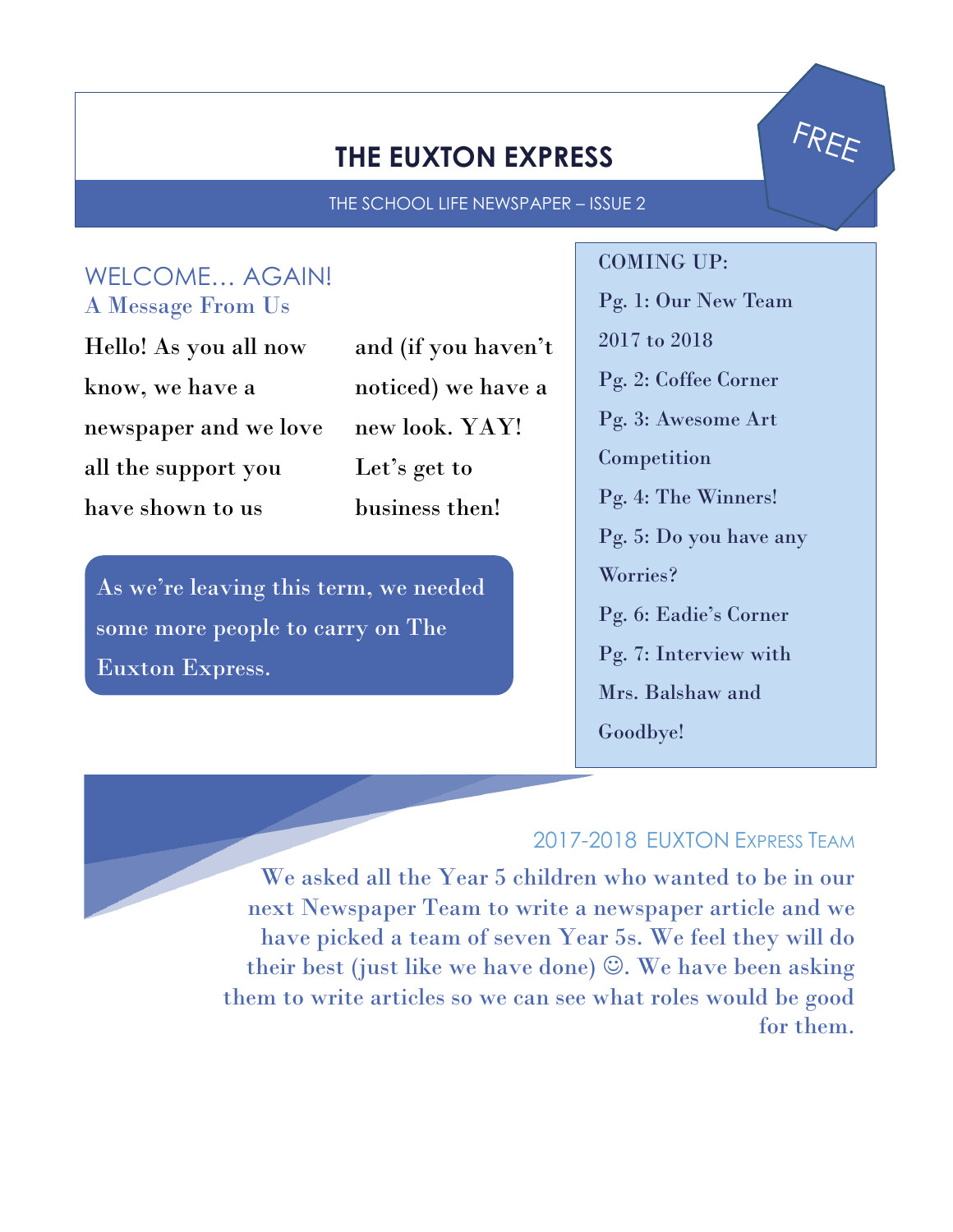# *Brilliant Baking Recipes*

By Eadie – Recipe Reporter

# *Simple Vanilla Cup Cakes*

Ingredients: 2 Eggs 180 grams Self-Rising Flour 180 grams Caster Sugar 180 grams Margarine Teaspoon of Baking Powder Teaspoon of Vanilla Essence 8 Cup Cake Cases

### Method:

Set oven to 180 degrees Celsius. Then line a cup cake tray with cases. Cream butter, flour and sugar together. Then add eggs, vanilla and baking powder. Mix thoroughly and tip into cases. Put the tin in the oven and bake for 25 min.

### NOW:

 Let them cool down for 10 – 15 minutes and ENJOY!

#### JOYFUL JOKES

Question: Why did the Jelly Bean go to school?

Answer: Because he wanted to be a Smartie!

Question: Where do

baby apes sleep?

Answer: In apricots!

# *SPECTACULAR SPORTS*

**Cracking Cricket** This year Mrs. Millar is coaching the cricket team. Training times: Year 6: Tues. Year  $4-5$ : Wed. *Wonderful Wins*

- Swimming Gala: 1st place in Cannon, Relay and Overall
- Cross Country: Year 3, 4, 5 and 6 Girls came 1<sup>st</sup> overall.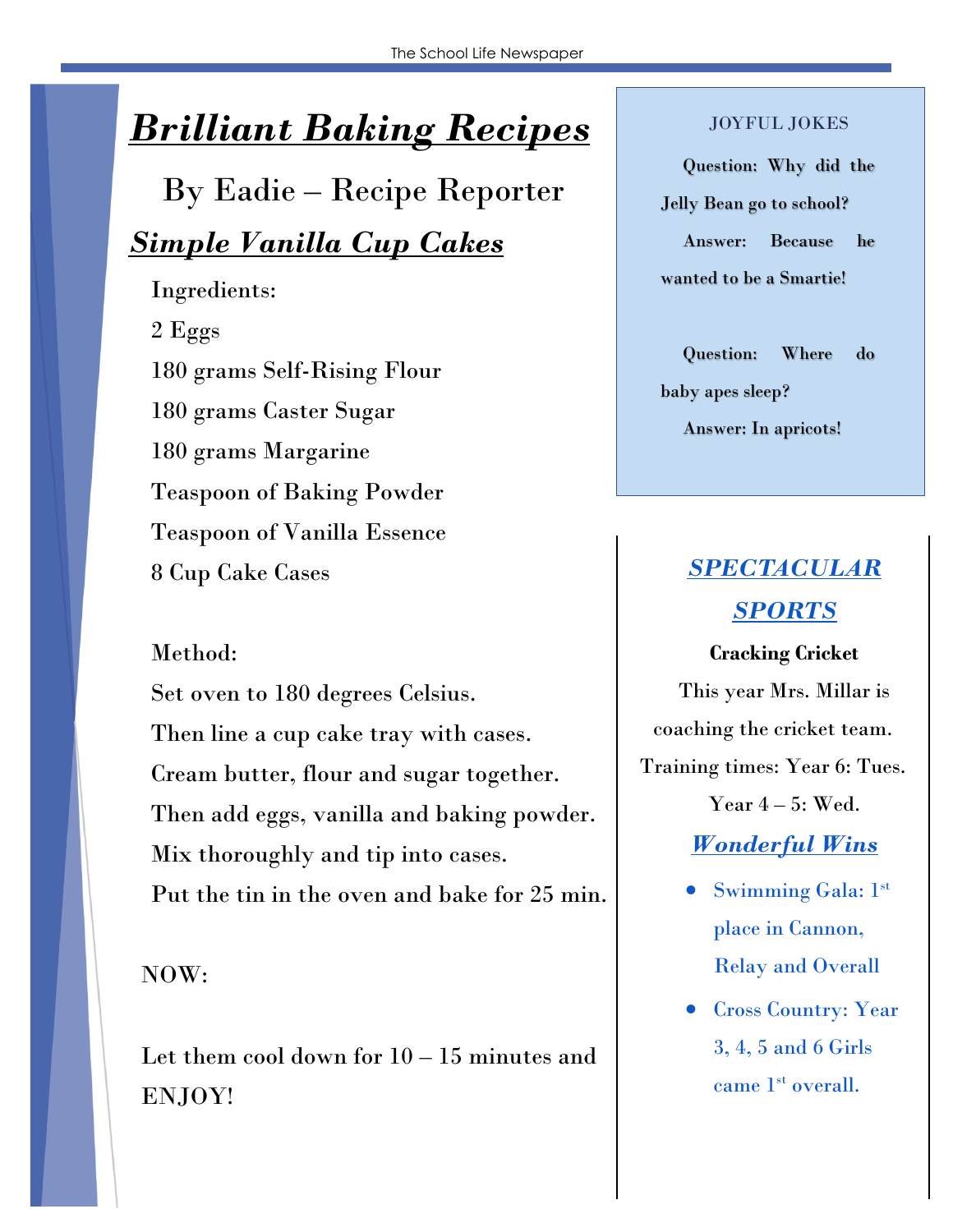*Awesome Art Competition*

*Suggestions*

\_\_\_\_\_\_\_\_\_\_\_\_\_\_\_\_\_\_\_\_\_\_\_

\_\_\_\_\_\_\_\_\_\_\_\_\_\_\_\_\_\_\_\_\_\_\_

\_\_\_\_\_\_\_\_\_\_\_\_\_\_\_\_\_\_\_\_\_\_\_

\_\_\_\_\_\_\_\_\_\_\_\_\_\_\_\_\_\_\_\_\_\_\_

\_\_\_\_\_\_\_\_\_\_\_\_\_\_\_\_\_\_\_\_\_\_\_

\_\_\_\_\_\_\_\_\_\_\_\_\_\_\_\_\_\_\_\_\_\_\_

\_\_\_\_\_\_\_\_\_\_\_\_\_\_\_\_\_\_\_\_\_\_\_

\_\_\_\_\_\_\_\_\_\_\_\_\_\_\_\_\_\_\_\_\_\_\_

\_\_\_\_\_\_\_\_\_\_\_\_\_\_\_\_\_\_\_\_\_\_\_

\_\_\_\_\_\_\_\_\_\_\_\_\_\_\_\_\_\_\_\_\_\_\_

\_\_\_\_\_\_\_\_\_\_\_\_\_\_\_\_\_\_\_\_\_\_\_

\_\_\_\_\_\_\_\_\_\_\_\_\_\_\_\_\_\_\_\_\_\_\_

\_\_\_\_\_\_\_\_\_\_\_\_\_\_\_\_\_\_\_\_\_\_\_

\_\_\_\_\_\_\_\_\_\_\_\_\_\_\_\_\_\_\_\_\_\_\_

\_\_\_\_\_\_\_\_\_\_\_\_\_\_\_\_\_\_\_\_\_\_\_

\_\_\_\_\_\_\_\_\_\_\_\_\_\_\_\_\_\_\_\_\_\_\_

\_\_\_\_\_\_\_\_\_\_\_\_\_\_\_\_\_\_\_\_\_\_\_

\_\_\_\_\_\_\_\_\_\_\_\_\_\_\_\_\_\_\_\_\_\_\_

\_\_\_\_\_\_\_\_\_\_\_\_\_\_\_\_\_\_\_\_\_\_\_

\_\_\_\_\_\_\_\_\_\_\_\_\_\_\_\_\_\_\_\_\_\_\_

\_\_\_\_\_\_\_\_\_\_\_\_\_\_\_\_\_\_\_\_\_\_\_

\_\_\_\_\_\_\_\_\_\_\_\_\_\_\_\_\_\_\_\_\_\_\_

This term, we did the Awesome Art Competition. We are pleased to say that we got lots of entries. 5 th Place: Caitlin Edge and Josie Leigh. 4 th Place: Charlotte Redfern.  $3<sup>rd</sup>$  Place: Kaitlyn McKenna. 2 nd Place: Gemma Balshaw. 1 st Place: Katie Mellor. Winner Of Staff: Mrs. Balshaw

### **Well Done!**



Please hand this in to Niamh Lawton or Joseph Gallacher.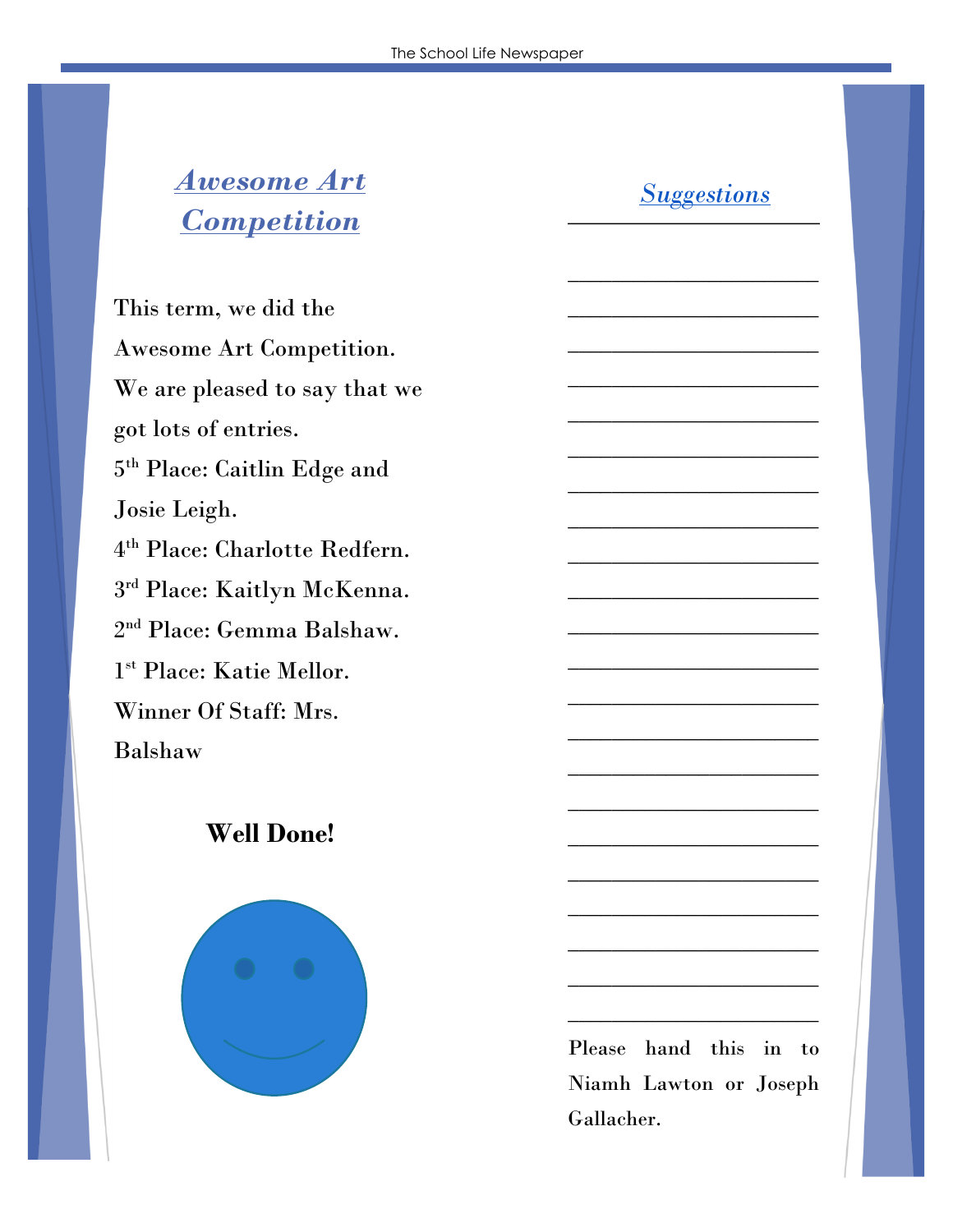# *Wonderful Word Winner*

Well done to Joe Shannon from Year 6, who came 1<sup>st</sup> with his entry titled 'My Best Day Out':

When I went to BPB (Blackpool Pleasure Beach) it was probably one of the best days of my life. Me and my dad went on lots of different rides, my favorite was the Big One, the Dipper and Infusion. We bought this pass thingamabob so we could book rides so we didn't have to wait. When we went to Nickelodeon Land my dad bought us an ice cream. Problem was that we were just about to go on a ride and I hadn't finished the ice cream. We got on and ride started. I remember it like yesterday: the ice cream came out of the cone, it was dripping so it looked like a spiky ball, swerving in the air and going right towards me. Because of the wind, the spiky ball swerved and hit my dad in the face! All I can say is that a new campaign should be started: Spiky-Away!

Stop cruelty to Dads!

WELL DONE TO TILLY STEELE-MOON FROM YEAR  $2$  WHO CAME  $2^{\text{ND}}$ AND LUCY GRAHAM FROM RECEPTION WHO CAME 3<sup>RD</sup>.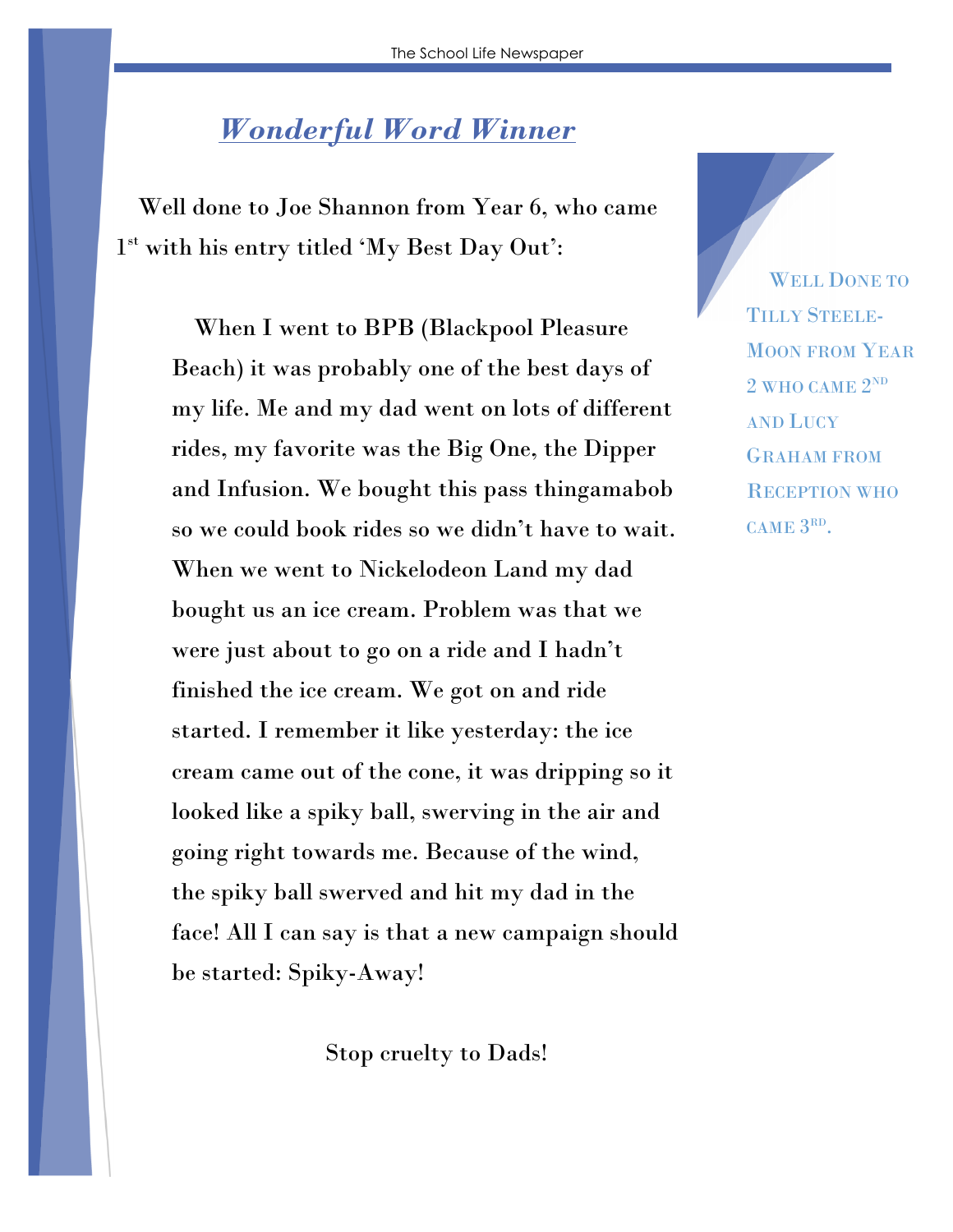### **Eadie's Corner**

Hi, this is Eadie and I will be talking to you about new things that have recently come out like Films, Books and Music.

I have recently seen a film called A Dog's Purpose with my fellow Newsagent: Molly Yarker. I would definitely recommend it to all of you. Not to spoil too much of the film, but it is about a dog called Bailey. It is a film about happiness and sadness, but overall an excellent family film to watch on a rainy day, or when you have nothing to do.

Now, onto Music, I am sure all of you have heard Ed Sheeran's new album: Divide, well, a song we all love (Galway Girl) is one of the top 10 in the UK. Also a new music video of the song that I am sure all of you have seen but go and check the song and the video out I am sure you will all love it. Go and enjoy, dance around and have fun. Also, check out this amazing list of songs:

Shape Of You (Ed Sheeran) Play That Song (Train) Touch (Little Mix)  $\blacktriangleright$  Power (Little Mix) Symphony (Clean Bandit)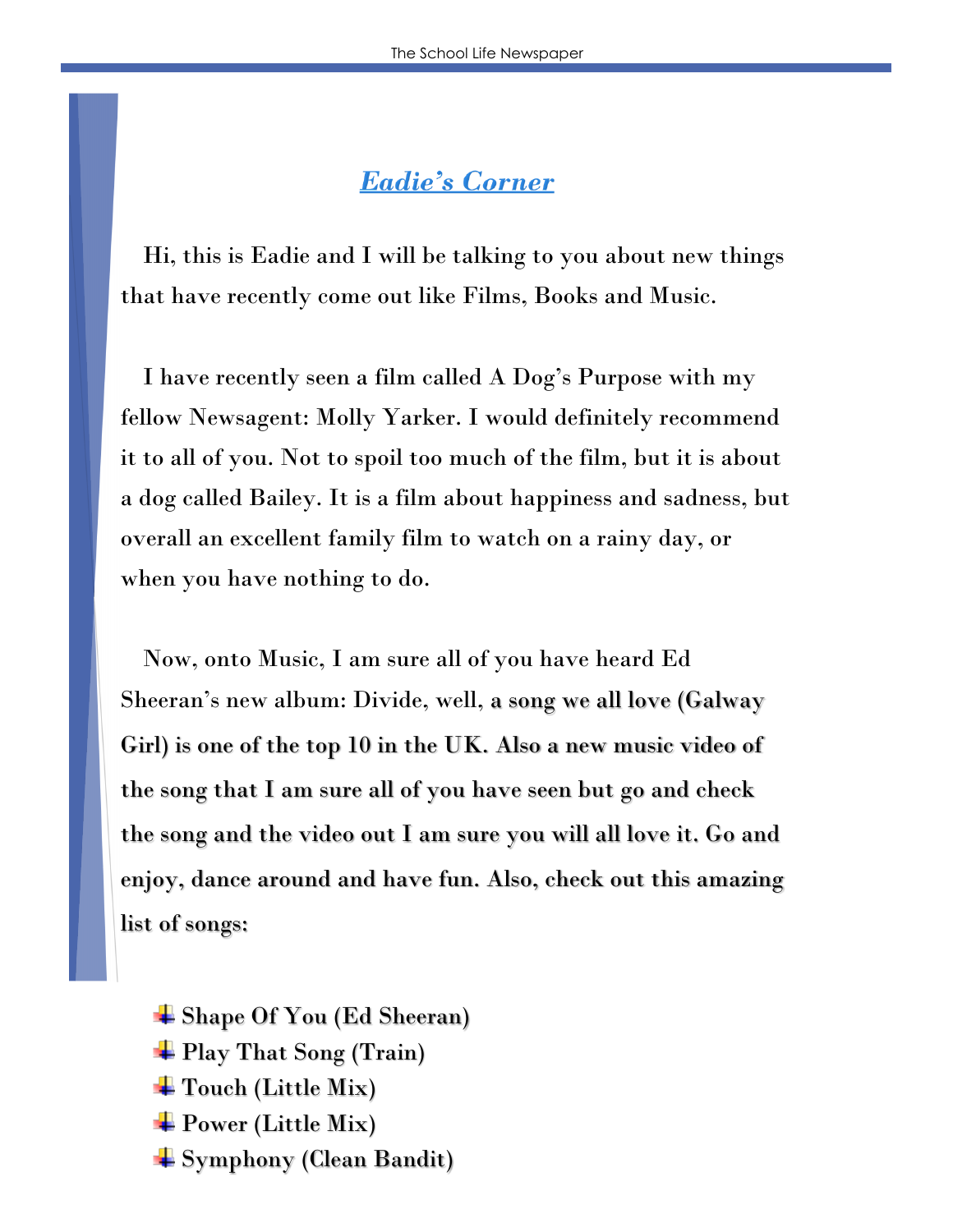Do you have any worries? Well, we have decided to open a new section: Euxton Explains. If you want to know answers to MOST things cut out this think bubble below! Don't worry, you don't have to share your name with us or anyone. Write below and we will publish (if you want to) your answer in our newspaper!



Please hand this in to Niamh Lawton or Joseph Gallacher